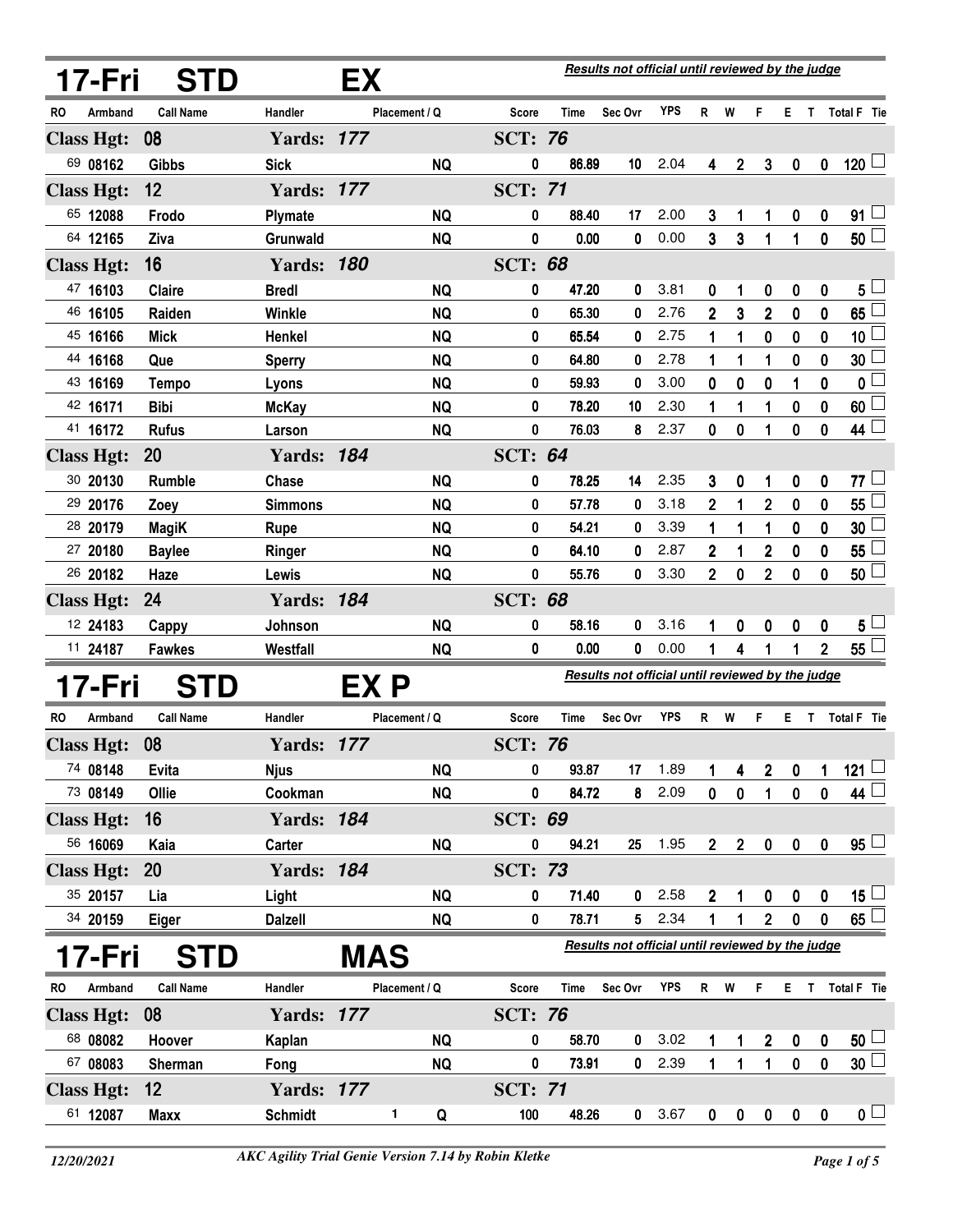| 58 12092            | Griffen             | <b>Trede</b>          |              | 2           | Q             | 100            | 53.72                                            | 0            | 3.29 | 0                 | 0                | 0                | 0            | 0              | $\overline{\mathbf{0}}$                   |
|---------------------|---------------------|-----------------------|--------------|-------------|---------------|----------------|--------------------------------------------------|--------------|------|-------------------|------------------|------------------|--------------|----------------|-------------------------------------------|
| 63 12085            | <b>Birthday</b>     | <b>Beall</b>          |              | 3           | Q             | 100            | 55.70                                            | 0            | 3.18 | 0                 | $\bf{0}$         | $\bf{0}$         | 0            | $\mathbf{0}$   | $\overline{\mathbf{0}}$                   |
| 62 12086            | <b>Neko</b>         | <b>Burns</b>          |              |             | <b>NQ</b>     | 0              | 0.00                                             | 0            | 0.00 | 0                 | 0                | 0                | 1            | 0              | $\mathbf{0}$                              |
| 60 12089            | Cedar               | Jensen                |              |             | <b>NQ</b>     | 0              | 55.91                                            | 0            | 3.17 | 0                 | 1                | 0                | $\bf{0}$     | 0              | 5                                         |
| 59 12091            | <b>Risk</b>         | Lovett                |              |             | <b>NQ</b>     | 0              | 0.00                                             | 0            | 0.00 | 0                 | 1                | 0                | 1            | 0              | $5^{\Box}$                                |
| 57 12096            | <b>Midget</b>       | <b>Sperry</b>         |              |             | <b>NQ</b>     | $\bf{0}$       | 66.73                                            | 0            | 2.65 | 1                 | $\pmb{0}$        | $\mathbf 0$      | $\bf{0}$     | $\mathbf 0$    | $5^{\degree}$                             |
| <b>Class Hgt:</b>   | 16                  | <b>Yards: 180</b>     |              |             |               | <b>SCT: 68</b> |                                                  |              |      |                   |                  |                  |              |                |                                           |
| 40 16098            | Aria                | <b>Beattie Massey</b> |              |             | <b>NQ</b>     | 0              | 0.00                                             | 0            | 0.00 |                   |                  |                  |              | $\overline{2}$ | 40 $\lfloor$                              |
| 38 16106            | <b>Peaches</b>      | Linthicum             |              |             | <b>NQ</b>     | 0              | 76.33                                            | 8            | 2.36 | 1<br>$\mathbf{0}$ | 1<br>$\mathbf 0$ | 1<br>$\bf{0}$    | 0<br>1       | 0              | 24                                        |
| 37 16107            | <b>Kite</b>         | Parker                |              |             | <b>NQ</b>     | 0              | 62.36                                            | 0            | 2.89 | 0                 | $\overline{2}$   | $\boldsymbol{0}$ | 0            | 0              | 10 <sub>1</sub>                           |
| 36 16108            | <b>Everett</b>      | <b>Beattie Massey</b> |              |             | <b>NQ</b>     | 0              | 0.00                                             | 0            | 0.00 | 0                 | 1                | 0                | 1            | 0              | $5^{\perp}$                               |
|                     |                     |                       |              |             |               |                |                                                  |              |      |                   |                  |                  |              |                |                                           |
| <b>Class Hgt:</b>   | 20                  | <b>Yards: 184</b>     |              |             |               | <b>SCT: 64</b> |                                                  |              |      |                   |                  |                  |              |                |                                           |
| 25 20111            | O. C. D.            | <b>Urquhart</b>       |              | 1           | Q             | 100            | 40.11                                            | 0            | 4.59 | 0                 | 0                | 0                | 0            | 0              | 0 <sub>1</sub>                            |
| 21 20115            | <b>Story</b>        | Robertson             |              | $\mathbf 2$ | Q             | 100            | 42.26                                            | 0            | 4.35 | 0                 | 0                | 0                | $\mathbf 0$  | 0              | 0 L                                       |
| 20 20118            | Aspen               | <b>Mierisch</b>       |              | 3           | Q             | 100            | 50.57                                            | 0            | 3.64 | 0                 | 0                | 0                | 0            | 0              | $\mathbf 0$                               |
| 24 20112            | Faith               | Lorenz                |              |             | <b>NQ</b>     | 0              | 52.01                                            | 0            | 3.54 | 0                 | 0                | 1                | 0            | 0              | 20                                        |
| 23 20113            | Jette "Jet"         | <b>McCully</b>        |              |             | <b>NQ</b>     | 0              | 0.00                                             | 0            | 0.00 | 0                 | 0                | 1                | 1            | 0              | 20                                        |
| 22 20114            | <b>Apollo</b>       | Hammer                |              |             | <b>NQ</b>     | 0              | 41.23                                            | 0            | 4.46 | 0                 | 0                | 1                | $\mathbf 0$  | 0              | 20                                        |
| 19 20120            | Neo                 | Norlen                |              |             | <b>NQ</b>     | 0              | 49.37                                            | 0            | 3.73 | 0                 | 1                | 1                | 0            | 0              | 25                                        |
| 17 20123            | Cajun               | <b>Tung</b>           |              |             | <b>NQ</b>     | 0              | 44.13                                            | 0            | 4.17 | 0                 | 0                | 1                | 0            | 0              | 20                                        |
| 16 20126            | Zuki                | Hsia                  |              |             | <b>NQ</b>     | 0              | 0.00                                             | 0            | 0.00 | 0                 | 1                | 0                |              | 0              | 5                                         |
| 15 20127            | Gemini              | Hammer                |              |             | <b>NQ</b>     | 0              | 60.13                                            | 0            | 3.06 | 1                 | 3                | $\overline{2}$   | $\bf{0}$     | 0              | 60                                        |
| 14 20132            | <b>Kinsey</b>       | Schottman             |              |             | <b>NQ</b>     | 0              | 49.30                                            | 0            | 3.73 | 0                 | 0                | 1                | 0            | 0              | 20                                        |
| 13 20133            | Franky              | <b>Baker</b>          |              |             | <b>NQ</b>     | 0              | 49.74                                            | 0            | 3.70 | 0                 | 1                | 0                | $\bf{0}$     | 0              | 5 <sup>5</sup><br>$\overline{\mathbf{0}}$ |
| 18 20122            | Panzer              | Chapman               |              |             | <b>ABS</b>    | $\bf{0}$       | 0.00                                             | 0            | 0.00 | 0                 | $\bf{0}$         | 0                | $\bf{0}$     | 0              |                                           |
| <b>Class Hgt:</b>   | 24                  | <b>Yards: 184</b>     |              |             |               | <b>SCT: 68</b> |                                                  |              |      |                   |                  |                  |              |                |                                           |
| 9 24135             | <b>Strutz</b>       | <b>McKay</b>          |              | 1           | Q             | 100            | 52.16                                            | 0            | 3.53 | 0                 | 0                | 0                | 0            | 0              | 0 <sub>1</sub>                            |
| 10 20119            | Jada                | Rupe                  |              |             | <b>NQ</b>     | 0              | 0.00                                             | 0            | 0.00 | 1                 | 0                | 1                | 1            | 0              | $\overline{25}$                           |
| 8 24136             | Juneau              | <b>Markey</b>         |              |             | <b>NQ</b>     | 0              | 63.79                                            | 0            | 2.88 | 0                 | 1                | 0                | $\mathbf 0$  | 0              | 5                                         |
| 7 24138             | Zia                 | Vosburgh              |              |             | <b>NQ</b>     | 0              | 55.37                                            | 0            | 3.32 | 0                 | 1                | 0                | 0            | 0              | $\overline{5}$                            |
| 6 24139             | <b>Benson</b>       | Liebmann              |              |             | <b>NQ</b>     | 0              | 0.00                                             | 0            | 0.00 | 0                 | 1                | 0                |              | 0              | 5                                         |
| 524141              | <b>Tesla</b>        | <b>Markey</b>         |              |             | <b>NQ</b>     | 0              | 0.00                                             | 0            | 0.00 | 2                 | 1                | 1                |              | 0              | 35 <sub>2</sub>                           |
| 4 24142             | <b>Secret</b>       | Petrozzi              |              |             | <b>NQ</b>     | 0              | 0.00                                             | 0            | 0.00 | 0                 | 1                | 0                |              | 0              | $5^{\frac{1}{2}}$                         |
| 324143              | <b>Dazzle</b>       | Kletke                |              |             | <b>NQ</b>     | 0              | 0.00                                             | 0            | 0.00 | 2                 | 0                | 0                |              | 0              | 10 <sup>2</sup>                           |
| 224145              | Jury                | Light                 |              |             | <b>NQ</b>     | 0              | 53.90                                            | 0            | 3.41 | 0                 | 1                | 1                | $\mathbf 0$  | 0              | $25\perp$                                 |
| <b>Class Hgt:</b>   | <b>24C</b>          | <b>Yards: 184</b>     |              |             |               | <b>SCT: 64</b> |                                                  |              |      |                   |                  |                  |              |                |                                           |
| <sup>1</sup> 24C147 | Peak                | Snelleman             |              |             | NQ            | 0              | 38.89                                            | 0            | 4.73 | 0                 | 0                | 1                | $\pmb{0}$    | 0              | $20\perp$                                 |
| 17-Fri              | <b>STD</b>          |                       | <b>MAS P</b> |             |               |                | Results not official until reviewed by the judge |              |      |                   |                  |                  |              |                |                                           |
| Armband<br>RO.      | <b>Call Name</b>    | Handler               |              |             | Placement / Q | <b>Score</b>   | <b>Time</b>                                      | Sec Ovr      | YPS  | R W               |                  | F.               |              |                | E T Total F Tie                           |
| <b>Class Hgt:</b>   | 04                  | <b>Yards: 177</b>     |              |             |               | <b>SCT: 81</b> |                                                  |              |      |                   |                  |                  |              |                |                                           |
| 75 04054            | <b>Bunny</b>        | Fong                  |              | 1           | Q             | 100            | 71.49                                            | 0            | 2.48 | 0                 | 0                | 0                | 0            | 0              | 0 <sub>1</sub>                            |
| 76 04053            | Whimsy              | Kletke                |              |             | <b>NQ</b>     | 0              | 0.00                                             | 0            | 0.00 | $\mathbf{1}$      | 1                | $\mathbf{1}$     | 1            | 0              | 30 <sup>1</sup>                           |
| <b>Class Hgt:</b>   | 08                  | <b>Yards: 177</b>     |              |             |               | <b>SCT: 76</b> |                                                  |              |      |                   |                  |                  |              |                |                                           |
| 71 08059            | <b>Agent Cooper</b> | <b>Beall</b>          |              | 1           | Q             | 100            | 54.09                                            | $\mathbf{0}$ | 3.27 | $\mathbf 0$       | $\pmb{0}$        | $\mathbf{0}$     | $\mathbf{0}$ | $\mathbf 0$    | 0 <sub>1</sub>                            |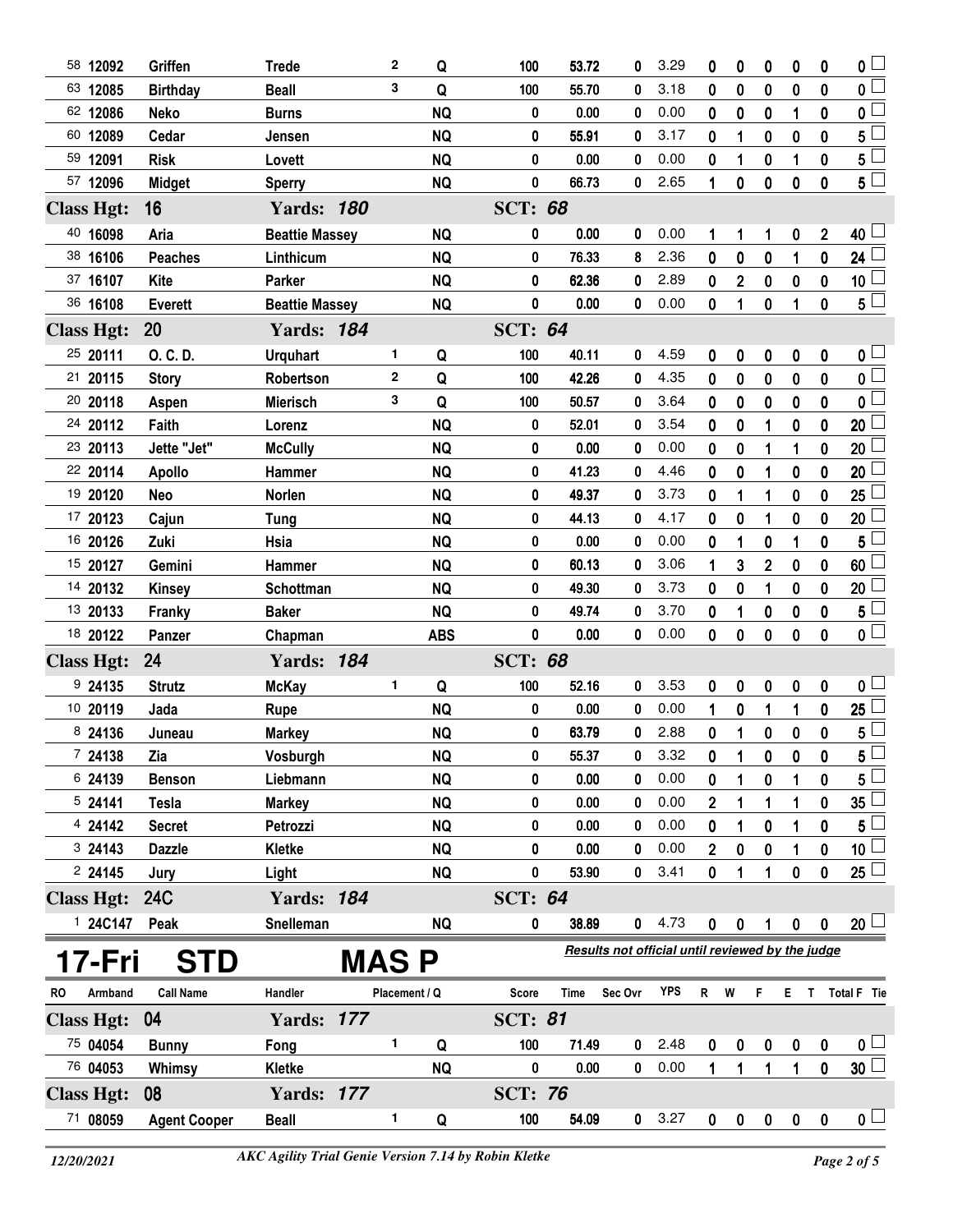|                   | 72 08056  | <b>Ebbie</b>     | <b>Sick</b>           |              |               | <b>NQ</b>  | 0              | 65.11       | 0                                                | 2.72       | 2                | 1              | 1                       | 0                | 0                | $35\lceil$              |
|-------------------|-----------|------------------|-----------------------|--------------|---------------|------------|----------------|-------------|--------------------------------------------------|------------|------------------|----------------|-------------------------|------------------|------------------|-------------------------|
|                   | 70 08150  | Dot              | <b>Hughes</b>         |              |               | <b>NQ</b>  | 0              | 49.92       | 0                                                | 3.55       | $\mathbf{0}$     | $\bf{0}$       | 1                       | 0                | 0                | 20                      |
| <b>Class Hgt:</b> |           | 12               | <b>Yards: 180</b>     |              |               |            | <b>SCT: 73</b> |             |                                                  |            |                  |                |                         |                  |                  |                         |
|                   | 39 16101  | <b>Taliesin</b>  | <b>Cramer</b>         |              | 1             | Q          | 100            | 60.41       | 0                                                | 2.98       | 0                | 0              | 0                       | 0                | 0                | $\mathbf{0}$ $\Box$     |
|                   | 66 12063  | Liberty          | Lyons                 |              |               | <b>NQ</b>  | 0              | 40.99       | 0                                                | 4.39       | 1                | $\overline{2}$ | $\bf{0}$                | $\mathbf 0$      | 0                | $15\square$             |
| <b>Class Hgt:</b> |           | 16               | <b>Yards: 184</b>     |              |               |            | <b>SCT: 69</b> |             |                                                  |            |                  |                |                         |                  |                  |                         |
|                   | 52 16072  | Partygirl        | <b>Omalanz</b>        |              | 1             | Q          | 100            | 47.68       | 0                                                | 3.86       | 0                | 0              | 0                       | 0                | 0                | 0 <sub>1</sub>          |
|                   | 51 16073  | <b>Mynx</b>      | <b>Kletke</b>         |              | $\mathbf{2}$  | Q          | 100            | 51.32       | 0                                                | 3.59       | 0                | $\bf{0}$       | $\bf{0}$                | 0                | $\bf{0}$         | $\overline{\mathbf{0}}$ |
|                   | 55 16064  | <b>Kreed</b>     | Lewis                 |              |               | <b>NQ</b>  | 0              | 48.49       | 0                                                | 3.79       | 0                | 1              | 0                       | 0                | $\bf{0}$         | $5^{\Box}$              |
|                   | 54 16066  | Azi              | Foisie                |              |               | <b>NQ</b>  | 0              | 61.55       | 0                                                | 2.99       | 0                | 1              | 0                       | 0                | 0                | 5                       |
|                   | 53 16068  | <b>Shakira</b>   | Levine                |              |               | <b>NQ</b>  | 0              | 57.28       | 0                                                | 3.21       | 1                | $\overline{2}$ | $\overline{\mathbf{c}}$ | 0                | 0                | $\overline{55}$         |
|                   | 50 16074  | <b>Nadia</b>     | <b>Timmons</b>        |              |               | <b>NQ</b>  | 0              | 52.29       | 0                                                | 3.52       | 0                | 0              | 1                       | 0                | 0                | 20                      |
|                   | 49 16076  | Chip             | O'Neill               |              |               | <b>NQ</b>  | 0              | 51.36       | 0                                                | 3.58       |                  | 1              | 0                       | 0                | 0                | $10\sqcup$              |
|                   | 48 16078  | <b>Diego</b>     | Levenson              |              |               | <b>NQ</b>  | 0              | 60.24       | 0                                                | 3.05       | 1                | 0              | 0                       | $\mathbf{0}$     | 0                | $5^{\square}$           |
| <b>Class Hgt:</b> |           | 20               | <b>Yards: 184</b>     |              |               |            | <b>SCT: 73</b> |             |                                                  |            |                  |                |                         |                  |                  |                         |
|                   | 33 20079  | <b>Nitro</b>     | Levine                |              | 1             | Q          | 100            | 58.06       | 0                                                | 3.17       | 0                | 0              | 0                       | 0                | 0                | $\mathbf{0}$ $\Box$     |
|                   | 32 20080  | <b>Dude</b>      | <b>Madsen</b>         |              |               | <b>NQ</b>  | 0              | 49.03       | 0                                                | 3.75       | $\boldsymbol{2}$ | 1              | 1                       | 0                | 0                | $35\lceil$              |
|                   | 31 20081  | Phoebe           | Yasinski              |              |               | <b>NQ</b>  | 0              | 73.95       | 0                                                | 2.49       | $\mathbf{2}$     | 0              | 0                       | 0                | $\mathbf 0$      | $10\perp$               |
|                   |           |                  |                       |              |               |            |                |             | Results not official until reviewed by the judge |            |                  |                |                         |                  |                  |                         |
|                   | 17-Fri    | <b>STD</b>       |                       | NOV A        |               |            |                |             |                                                  |            |                  |                |                         |                  |                  |                         |
| <b>RO</b>         | Armband   | <b>Call Name</b> | Handler               |              | Placement / Q |            | Score          | <b>Time</b> | Sec Ovr                                          | <b>YPS</b> | R W              |                | F.                      | E T              |                  | <b>Total F</b> Tie      |
|                   |           | 08               | <b>Yards: 152</b>     |              |               |            |                |             |                                                  |            |                  |                |                         |                  |                  |                         |
| <b>Class Hgt:</b> |           |                  |                       |              |               |            | <b>SCT: 87</b> |             |                                                  |            |                  |                |                         |                  |                  |                         |
|                   | 14 08050  | Kate             | Mudge                 |              | 1             | Q          | 100            | 47.55       | 0                                                | 3.20       | $\boldsymbol{0}$ | 0              | $\boldsymbol{0}$        | $\mathbf 0$      | $\boldsymbol{0}$ | $\mathfrak{o} \sqcup$   |
| <b>Class Hgt:</b> |           | 20               | <b>Yards: 158</b>     |              |               |            | <b>SCT: 75</b> |             |                                                  |            |                  |                |                         |                  |                  |                         |
|                   | 6 20051   | Dash             | Green                 |              |               | <b>AIS</b> | 0              | 0.00        | 0                                                | 0.00       | 0                | 0              | 0                       | 0                | 0                | 0 <sub>1</sub>          |
|                   |           |                  |                       |              |               |            |                |             | Results not official until reviewed by the judge |            |                  |                |                         |                  |                  |                         |
|                   | 17-Fri    | <b>STD</b>       |                       | <b>NOV B</b> |               |            |                |             |                                                  |            |                  |                |                         |                  |                  |                         |
| <b>RO</b>         | Armband   | <b>Call Name</b> | Handler               |              | Placement / Q |            | Score          | Time        | Sec Ovr                                          | <b>YPS</b> | R.               | W              | F.                      | E.               | $\mathbf{T}$     | Total F Tie             |
| <b>Class Hgt:</b> |           | 08               | Yards:                | 152          |               |            | <b>SCT: 87</b> |             |                                                  |            |                  |                |                         |                  |                  |                         |
|                   | 13 08014  | <b>Riley</b>     | <b>Blair</b>          |              | 1             | Q          | 95             | 83.98       | 0                                                | 1.81       | 0                | 1              | 0                       | 0                | 0                | 5 <sup>L</sup>          |
|                   | 12 08016  | <b>Aries</b>     | Kletke                |              |               | <b>NQ</b>  | 0              | 0.00        | $\mathbf 0$                                      | 0.00       | 1                | 3              | 1                       | 1                | 1                | $45\Box$                |
| <b>Class Hgt:</b> |           | 16               | <b>Yards: 156</b>     |              |               |            | <b>SCT: 78</b> |             |                                                  |            |                  |                |                         |                  |                  |                         |
|                   | 11 16018  | <b>Ticket</b>    | <b>Beattie Massey</b> |              | 1             | Q          | 95             | 43.33       | 0                                                | 3.60       | 0                | 0              | 0                       | 0                | 1                | $5^{\perp}$             |
|                   | $9$ 16037 | Lucia            | Levenson              |              | $\mathbf 2$   | Q          | 95             | 56.45       | 0                                                | 2.76       | 1                | $\pmb{0}$      | 0                       | $\pmb{0}$        | $\mathbf 0$      | $5^{\square}$           |
|                   | 10 16021  | Gordon           | Grunwald              |              |               | <b>NQ</b>  | 0              | 79.68       | 1                                                | 1.96       | $\mathbf{3}$     | 0              | 1                       | $\pmb{0}$        | $\pmb{0}$        | 36 <sup>1</sup>         |
|                   | 8 16039   | Zippie!          | <b>Phillips</b>       |              |               | <b>ABS</b> | 0              | 0.00        | 0                                                | 0.00       | 0                | $\pmb{0}$      | $\pmb{0}$               | $\pmb{0}$        | $\mathbf 0$      | $\mathfrak{o} \square$  |
| <b>Class Hgt:</b> |           | <b>20</b>        | <b>Yards: 158</b>     |              |               |            | <b>SCT: 75</b> |             |                                                  |            |                  |                |                         |                  |                  |                         |
|                   | 5 20022   | Rhapsody         | <b>Bruce</b>          |              |               | <b>NQ</b>  | $\pmb{0}$      | 0.00        | $\pmb{0}$                                        | 0.00       | $\mathbf 0$      | $\pmb{0}$      | $\pmb{0}$               | $\mathbf{1}$     | $\pmb{0}$        | $\mathbf{0}$ $\Box$     |
| <b>Class Hgt:</b> |           | 24               | <b>Yards: 158</b>     |              |               |            | <b>SCT: 77</b> |             |                                                  |            |                  |                |                         |                  |                  |                         |
|                   | 4 24027   | Jane             | Larkin                |              |               | <b>NQ</b>  | 0              | 0.00        | 0                                                | 0.00       | $\boldsymbol{0}$ | 0              | 0                       | 1                | 0                | 0 <sub>1</sub>          |
|                   | 3 24046   | Sid              | Quay                  |              |               | <b>NQ</b>  | 0              | 37.42       | 0                                                | 4.22       | $\mathbf 0$      | 0              | 1                       | $\bf{0}$         | $\pmb{0}$        | 20 <sup>1</sup>         |
|                   | 2 24047   | Cas              | <b>Satterfield</b>    |              |               | <b>NQ</b>  | 0              | 75.84       | 0                                                | 2.08       | 1                | 0              | $\overline{\mathbf{2}}$ | $\boldsymbol{0}$ | $\pmb{0}$        | $45 \Box$               |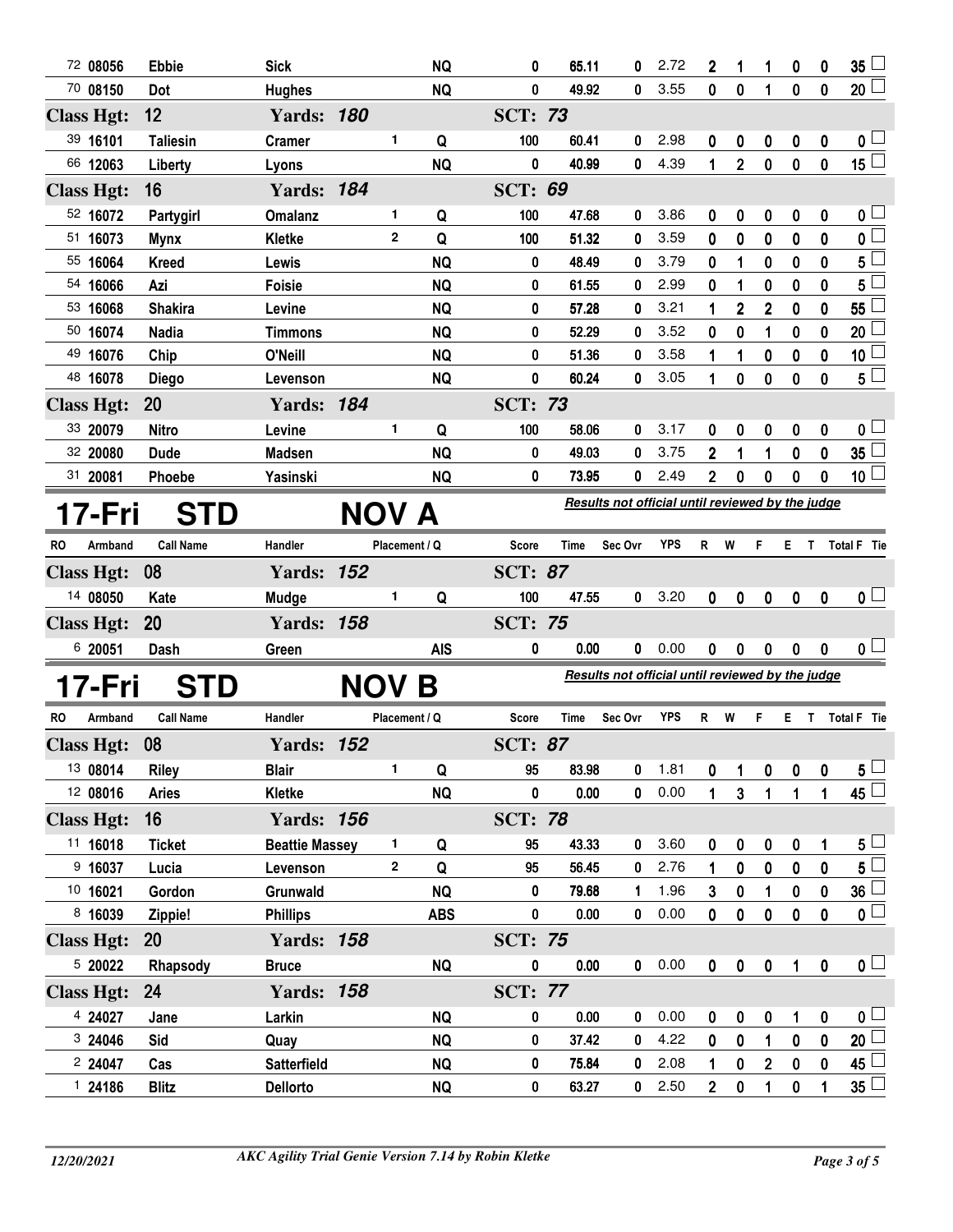|           | 17-Fri            | <b>STD</b>       |                       | <b>NOV P</b>  |            |                |             | Results not official until reviewed by the judge |                 |                |                  |                         |             |                  |                    |
|-----------|-------------------|------------------|-----------------------|---------------|------------|----------------|-------------|--------------------------------------------------|-----------------|----------------|------------------|-------------------------|-------------|------------------|--------------------|
| RO        | Armband           | <b>Call Name</b> | Handler               | Placement / Q |            | Score          | <b>Time</b> | Sec Ovr                                          | <b>YPS</b>      | $\mathsf{R}$   | W                | F.                      |             |                  | E T Total F Tie    |
|           | <b>Class Hgt:</b> | <b>20</b>        | <b>Yards: 158</b>     |               |            | <b>SCT: 82</b> |             |                                                  |                 |                |                  |                         |             |                  |                    |
|           | 7 20031           | Frito            | <b>McDonald</b>       |               | <b>NQ</b>  | 0              | 40.64       | 0                                                | 3.89            | 0              | 1                | 1                       | $\bf{0}$    | $\boldsymbol{0}$ | 25 <sup>1</sup>    |
|           | 17-Fri            | <b>STD</b>       |                       | <b>OPEN</b>   |            |                |             | Results not official until reviewed by the judge |                 |                |                  |                         |             |                  |                    |
| <b>RO</b> | Armband           | <b>Call Name</b> | Handler               | Placement / Q |            | Score          | <b>Time</b> | Sec Ovr                                          | <b>YPS</b>      | R              | W                | F                       | Е           | $\mathsf{T}$     | <b>Total F</b> Tie |
|           | <b>Class Hgt:</b> | 08               | <b>Yards: 162</b>     |               |            | <b>SCT: 77</b> |             |                                                  |                 |                |                  |                         |             |                  |                    |
|           | 13 08013          | <b>Sallie</b>    | <b>Bell</b>           |               | <b>NQ</b>  | 0              | 90.07       | 13                                               | 1.80            | 4              | $\mathbf 2$      | 0                       | 0           | 0                | 56 <sup>°</sup>    |
|           | 12 08017          | Kodak            | <b>Mork</b>           |               | <b>NQ</b>  | 0              | 117.44      | 40                                               | 1.38            | $\overline{2}$ | $\mathbf 2$      | 1                       | $\mathbf 0$ | $\mathbf 0$      | $120$ $-$          |
|           | <b>Class Hgt:</b> | 16               | <b>Yards: 165</b>     |               |            | <b>SCT: 71</b> |             |                                                  |                 |                |                  |                         |             |                  |                    |
|           | 9 16170           | Lux              | <b>Brook</b>          | 1             | Q          | 90             | 57.99       | 0                                                | 2.85            | 1              | 1                | 0                       | 0           | $\mathbf 0$      | $10\perp$          |
|           | <b>Class Hgt:</b> | 20               | <b>Yards: 168</b>     |               |            | <b>SCT: 68</b> |             |                                                  |                 |                |                  |                         |             |                  |                    |
|           | 5 20025           | Leelu            | Lagrou                | 1.            | Q          | 95             | 38.47       | 0                                                | 4.37            | 0              | 0                | 0                       | 0           |                  | $5+$               |
|           | 6 20024           | Prim             | O'Neill               |               | <b>NQ</b>  | 0              | 42.34       | 0                                                | 3.97            | 1              | 0                | $\mathbf 2$             | $\pmb{0}$   | $\pmb{0}$        | 45                 |
|           | 4 20174           | Ellie            | <b>Woolsey</b>        |               | <b>NQ</b>  | 0              | 0.00        | 0                                                | 0.00            | $\overline{2}$ | $\mathbf 0$      | $\pmb{0}$               | 1           | 1                | 15 $\Box$          |
|           | <b>Class Hgt:</b> | 24               | <b>Yards: 168</b>     |               |            | <b>SCT: 71</b> |             |                                                  |                 |                |                  |                         |             |                  |                    |
|           | 224146            | Griffin          | <b>Dellorto</b>       |               | <b>NQ</b>  | 0              | 62.04       | 0                                                | 2.71            | 3              | $\boldsymbol{2}$ | 1                       | 0           | $\mathbf 0$      | 45                 |
|           | 124188            | <b>Buzz</b>      | <b>Baker</b>          |               | <b>NQ</b>  | 0              | 43.68       | 0                                                | 3.85            | 1              | 0                | 1                       | 0           | 0                | 25 <sup>1</sup>    |
|           | 324026            | <b>Mandy</b>     | <b>Strauss</b>        |               | <b>ABS</b> | 0              | 0.00        | 0                                                | 0.00            | 0              | 0                | 0                       | $\bf{0}$    | $\mathbf 0$      | 0 <sup>1</sup>     |
|           | 17-Fri            | <b>STD</b>       |                       | <b>OPEN P</b> |            |                |             | Results not official until reviewed by the judge |                 |                |                  |                         |             |                  |                    |
| <b>RO</b> | Armband           | <b>Call Name</b> | Handler               | Placement / Q |            | Score          | <b>Time</b> | Sec Ovr                                          | YPS             | R              | W                | F                       | Е           | T                | Total F Tie        |
|           | <b>Class Hgt:</b> | 12               | <b>Yards: 165</b>     |               |            | <b>SCT: 76</b> |             |                                                  |                 |                |                  |                         |             |                  |                    |
|           | 11 12002          | Soda             | <b>Stuberg</b>        |               | <b>NQ</b>  | 0              | 90.95       | 14                                               | 1.81            | $\mathbf 2$    | 1                | $\boldsymbol{2}$        | 0           | $\boldsymbol{0}$ | 83 <sup>°</sup>    |
|           | 10 12003          | Taz              | <b>Critchlow</b>      |               | <b>NQ</b>  | 0              | 67.79       | 0                                                | 2.43            | 3              | 1                | 3                       | $\mathbf 0$ | $\mathbf 0$      | 80 <sup>1</sup>    |
|           | <b>Class Hgt:</b> | <b>20</b>        | <b>Yards:</b>         | 168           |            | <b>SCT: 76</b> |             |                                                  |                 |                |                  |                         |             |                  |                    |
|           | 8 20009           | <b>FX</b>        | <b>Hartley</b>        |               | <b>NQ</b>  | 70             | 86.01       |                                                  | $10 \quad 1.95$ |                |                  | 1 1 0 0 0               |             |                  | 30 <sup>1</sup>    |
|           | 720010            | Eminem           | <b>Daizell</b>        |               | <b>ABS</b> | 0              | 0.00        |                                                  | 0.00            | $\mathbf{0}$   | $\mathbf 0$      | 0                       | 0           | 0                | 0 L                |
|           | 17-Fri            | <b>STD</b>       |                       | <b>PRM</b>    |            |                |             | Results not official until reviewed by the judge |                 |                |                  |                         |             |                  |                    |
| RO.       | Armband           | <b>Call Name</b> | Handler               | Placement / Q |            | Score          | Time        | Sec Ovr                                          | <b>YPS</b>      | R.             | W                | F                       |             |                  | E T Total F Tie    |
|           | <b>Class Hgt:</b> | 12               | Yards: 0              |               |            | <b>SCT: 65</b> |             |                                                  |                 |                |                  |                         |             |                  |                    |
|           | 24 12086*         | <b>Neko</b>      | <b>Burns</b>          |               | <b>NQ</b>  | 0              | 0.00        | 0                                                | 0.00            | 0              | 0                | 0                       | 1           | 0                | 0 <sub>1</sub>     |
|           | 23 12087*         | <b>Maxx</b>      | <b>Schmidt</b>        |               | <b>NQ</b>  | 0              | 44.34       | 0                                                | 0.00            | 0              | 0                | $\overline{\mathbf{2}}$ | 0           | 0                | 40 <sup>1</sup>    |
|           | 22 12088*         | Frodo            | <b>Plymate</b>        |               | <b>NQ</b>  | 0              | 0.00        | $\mathbf 0$                                      | 0.00            | $\mathbf 0$    | $\boldsymbol{0}$ | 1                       | 1           | $\pmb{0}$        | $20\perp$          |
|           | <b>Class Hgt:</b> | 16               | Yards: 0              |               |            | <b>SCT: 60</b> |             |                                                  |                 |                |                  |                         |             |                  |                    |
|           | 17 16105*         | Raiden           | <b>Winkle</b>         |               | NQ         | 0              | 48.13       | 0                                                | 0.00            | 1              | 0                | 1                       | 0           | 0                | $25\lfloor$        |
|           | 16 16106*         | <b>Peaches</b>   | Linthicum             |               | <b>NQ</b>  | 0              | 62.10       | 2                                                | 0.00            | 1              | 1                | 0                       | 1           | $\mathbf 0$      | 10 <sup>L</sup>    |
|           | 15 16107*         | Kite             | Parker                |               | <b>NQ</b>  | 0              | 54.82       | 0                                                | 0.00            | 1              | 1                | $\boldsymbol{0}$        | 1           | 0                | 10 <sup>1</sup>    |
|           | 14 16108*         | <b>Everett</b>   | <b>Beattie Massey</b> |               | <b>NQ</b>  | 0              | 0.00        | 0                                                | 0.00            | 0              | 1                | 0                       | 1           | $\bf{0}$         | 5 L                |
|           | 13 16169*         | <b>Tempo</b>     | Lyons                 |               | <b>NQ</b>  | 0              | 58.98       | 0                                                | 0.00            | 1              | 1                | 0                       | 0           | 0                | 10 <sup>1</sup>    |
|           | <b>Class Hgt:</b> | <b>20</b>        | Yards: 0              |               |            | <b>SCT: 55</b> |             |                                                  |                 |                |                  |                         |             |                  |                    |